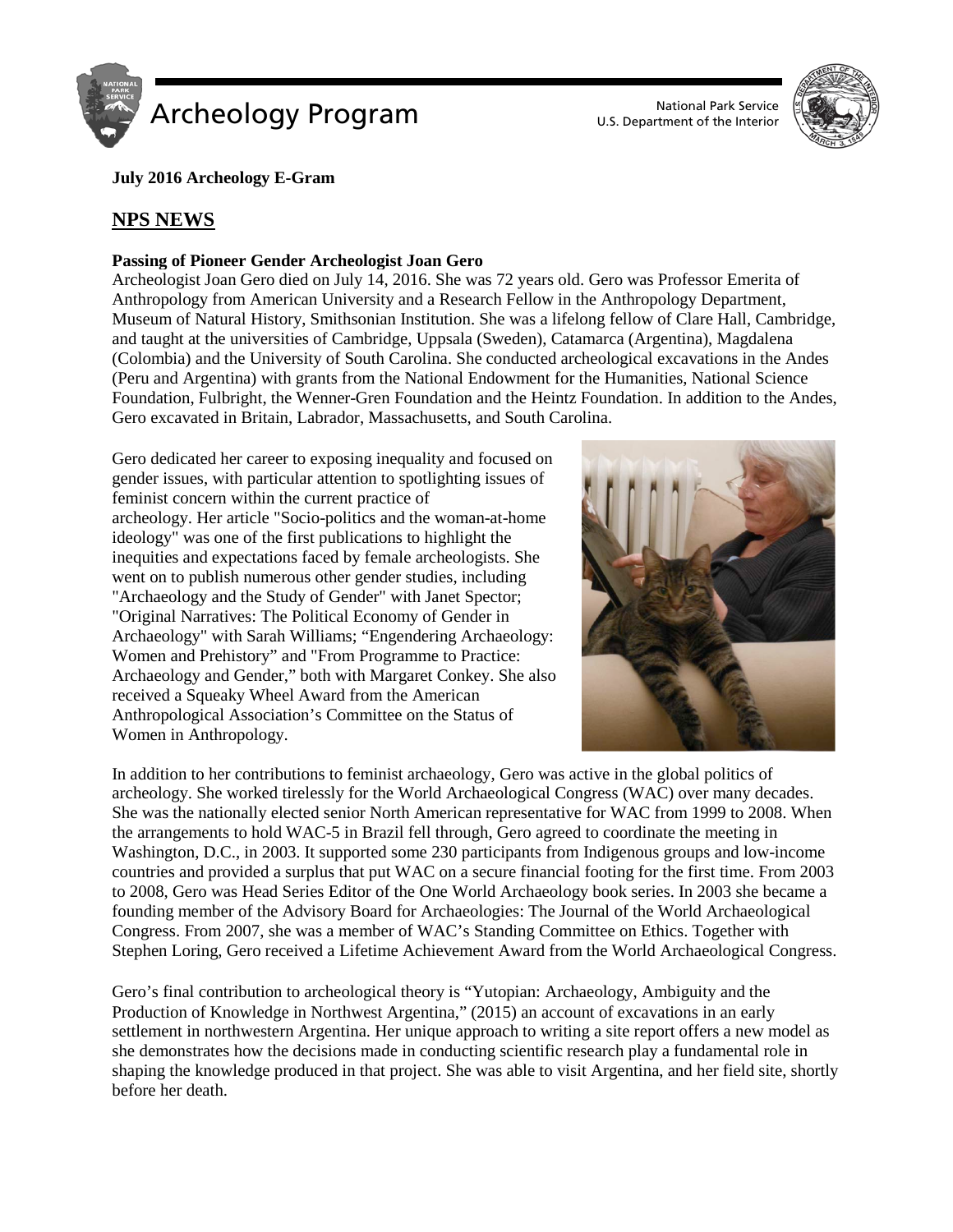Gero was an active mentor and valued colleague. Her office door was always open, and her wit, sage advice, and enthusiasm for anthropology never faded. She inspired generations of archeologists, both men and women, to commit to archeological careers and to include gendered perspectives in every aspect of research. North American archeological research might have gone in a different direction without her energetic commitment and enthusiasm. Her family, students, and friends, both two-legged and fourlegged, will miss her greatly.

## *By Karen Mudar*

#### **Stephanie Stephens Named Chief Curator of the National Park Service**



The Cultural Resources, Partnerships, and Science Directorate has selected Stephanie Stephens as the NPS Chief Curator. Stephens began her NPS career in 1989 at Joshua Tree NP as a museum aide. In 1998, Stephens moved to Alaska as the curator/registrar for the NPS Alaska Regional Curatorial Center (ARCC) and served as a roving curator for all Alaskan national parks.

Since 2003, Stephens has been the Alaska Regional Curator and manager of the ARCC. She has also served as acting superintendent of the Western Arctic National Parklands and was the subject matter expert on museum collections for the Flight 93 Serious Accident Investigation Team.

Stephens brings to the Washington Office extensive regional and park experience in professional support, policy direction, park and program oversight, funding management, consultation, technical assistance, and collaboration with other partner museums and native organizations.

Stephens earned a BA in anthropology from California State University, San Bernardino, and an MA in Liberal Studies with an emphasis in Museum Studies and Public Administration from the University of Oklahoma. Stephens will begin her duties in August 2016.

## *By Hampton Tucker*

#### **NPS Helping Tribes and Museums Repatriate Native American Remains and Objects**

The NPS has announced over \$1.6 million in grants to Indian tribes and museums to assist in repatriation of human remains and cultural items to Indian tribes and Native Hawaiian organizations. The grants are provided to 14 Indian tribes and 14 museums for projects related to repatriation, including consultation and documentation of collections. The grants are administered by the NPS National Native American Graves Protection and Repatriation Act (NAGPRA) Program.

Enacted in 1990, NAGPRA requires museums and federal agencies to inventory and identify Native American human remains and cultural items in their collections, and to consult with Indian tribes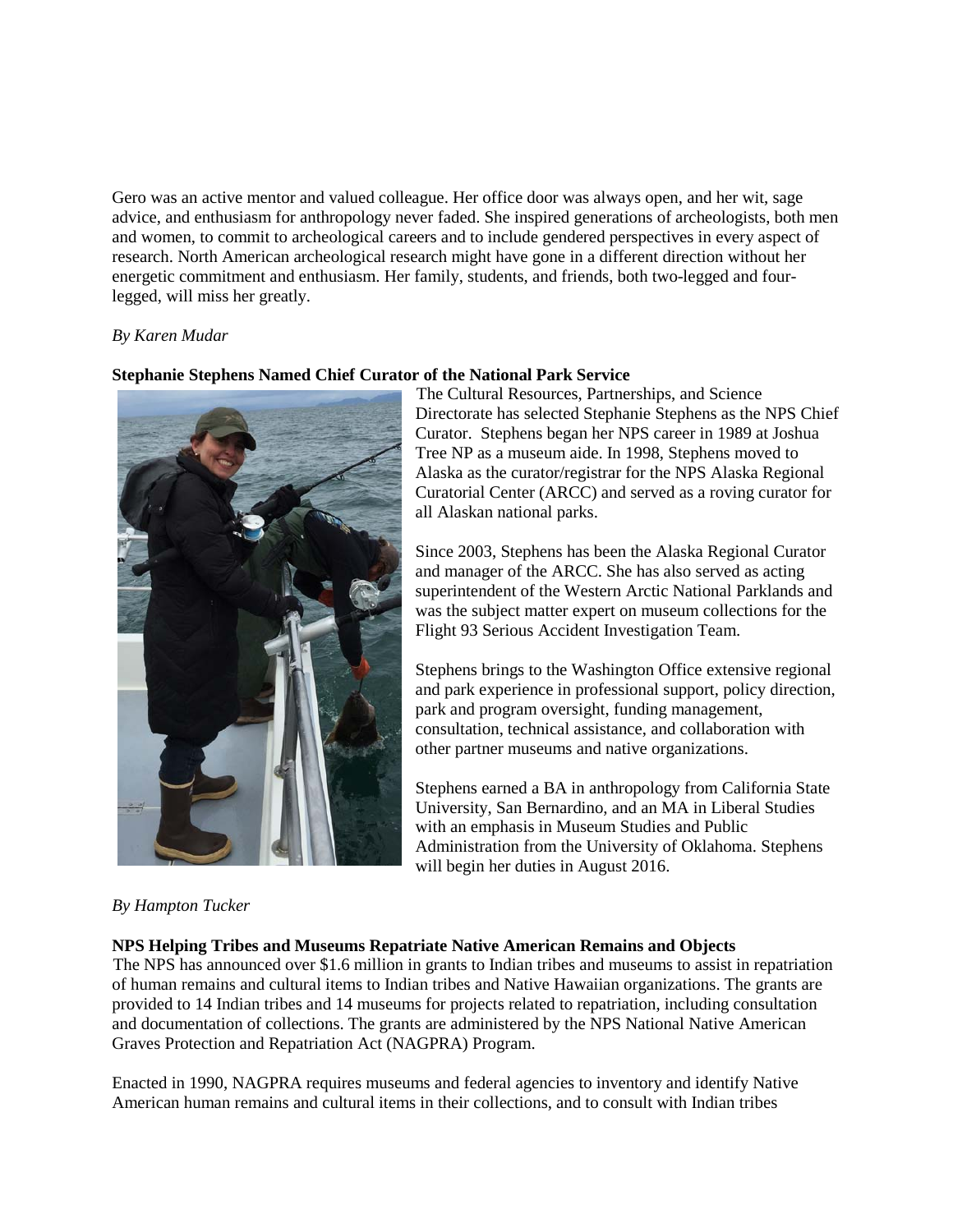organizations regarding repatriation. Section 10 of the Act authorizes the Secretary of the Interior to award grants to assist in implementing provisions of the Act.

For more information, go to [https://www.nps.gov/nagpra/.](https://www.nps.gov/nagpra/)

## *From story by Jeremy Barnum*

## **Wendy Davis Selected as Superintendent of Keweenaw National Historical Park**

Wyndeth (Wendy) Davis, a 27-year veteran of the NPS, has been selected as the Superintendent of Keweenaw NHP. She is currently the Associate Manager for Interpretive Planning at the NPS Harpers Ferry Design Center.

Davis is an award-winning Interpreter in the NPS, who has enhanced the field of interpretation for the Service. She has spent her NPS career building and maintaining unique partnerships to accomplish shared goals and create new ways of doing business. Davis graduated summa cum laude with a MS in Anthropology/Archaeology from the University of Oregon.



She begins the new assignment on September 4, 2016.

## *By Alexandra Picavet*

## **Young People Join Effort to Identify Slave Ship** *Guerrero* **at Biscayne National Park**

July 18-23, 2016 divers of Youth Diving With a Purpose (YDWP) joined Biscayne NP to search for and identify the slave shipwreck *Guerrero*. The *Guerrero* wrecked near or on Key Largo reef in 1827 with 561 enslaved Africans on board. Suggestive remnants of an appropriately aged wreck have been identified on earlier dives.

Diving instructors include previous students of YDWP. Rachel Stewart trained with the Tennessee Aquatics Project (TAP), and joined YDWP four years ago. Julian Perez, who trained at the Harbor School in New York and has been with YDWP for four years, is also a DWP instructor. Joshua Harrison also trained with TAP. This will be his second year as an instructor. The three are interns with the NPS.

YDWP is made up of youth 15 to 23 years old. It was created in 2013 by the organization Diving With a Purpose to train young people to be underwater archeology advocates. To date, 48 young people have been trained in maritime archeology with YDWP. They are part of the investigation of the historic continuum of trade in human beings that funded the world's economy for centuries with implications that are still being considered today.

For more information about the project, go to the Diving With a Purpose Facebook page at [http://divingwithapurpose.org](http://divingwithapurpose.org/)

## **Join the IAD Celebrations this October!**

Summer means that International Archaeology Day (October 15, 2016) is getting closer and the 2016 list of Collaborating Organizations is getting longer! Are you on the list yet? Be sure to [submit](http://archaeologyday.us10.list-manage.com/track/click?u=70748a0b808e91ad3966ff72b&id=c658130fe6&e=dd83f7e8cd) [your event](http://archaeologyday.us10.list-manage.com/track/click?u=70748a0b808e91ad3966ff72b&id=c658130fe6&e=dd83f7e8cd) to be part of the action! Completing the event form will automatically add any organizations you include on the Sponsoring Institution/Organization line to the 2016 IAD Collaborating Organizations list. Not ready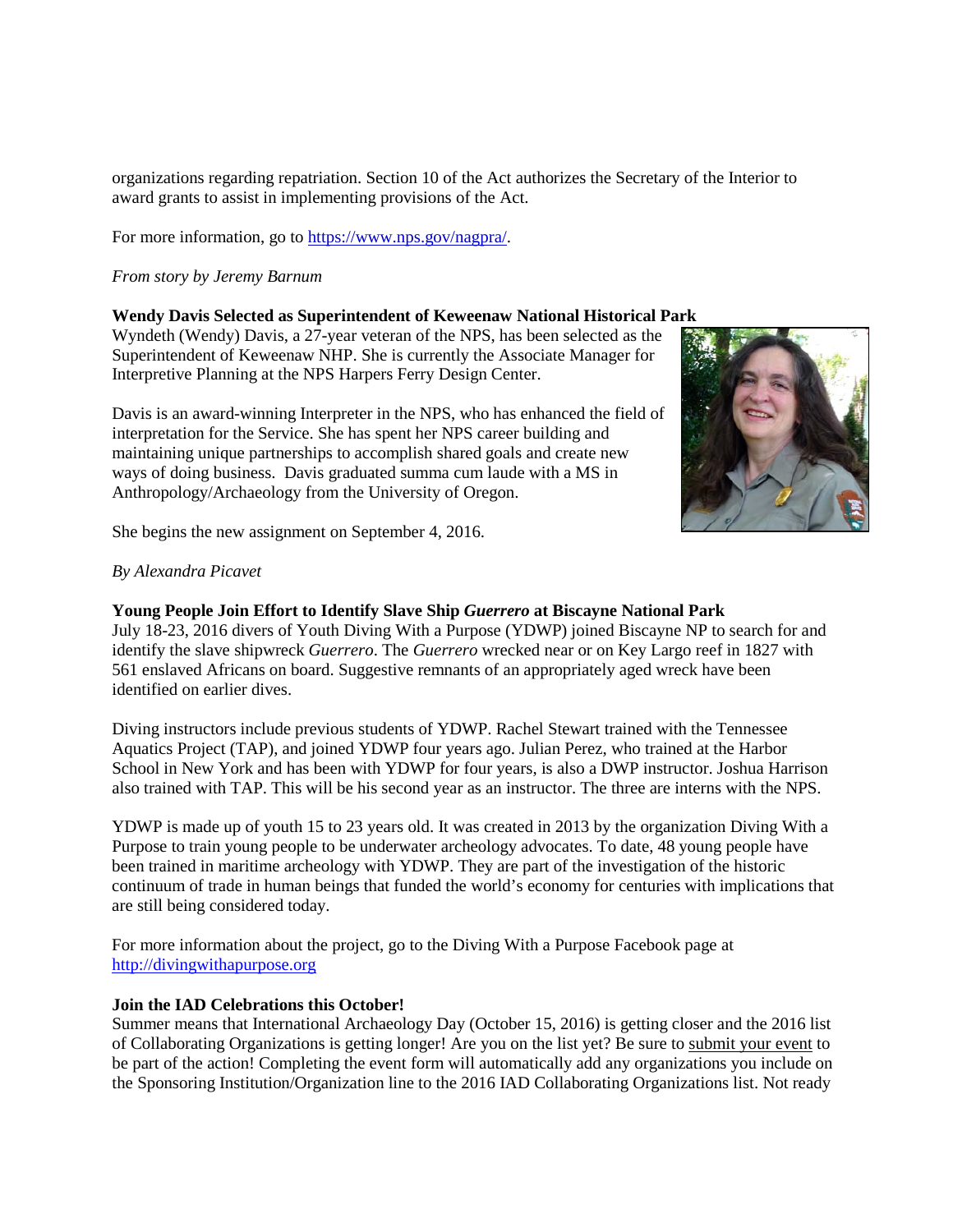to list your event? Fill out the [Collaborating Organization agreement form](http://archaeologyday.us10.list-manage.com/track/click?u=70748a0b808e91ad3966ff72b&id=57f4dc2104&e=dd83f7e8cd) to have your organization listed on the website now. You can add your event to the website later when you are ready.

## **3-D imagery of Native American Artifacts from Grand Teton National Park**



Staff at Grand Teton NP are working with Idaho State University (ISU) and various tribes to better document Native American artifacts from the park's David T. Vernon Collection and create digital 3-D visualizations. Laurance S. Rockefeller gifted the Vernon Collection, consisting of more than 1,400 Native American artifacts, to Grand Teton NP in 1972. ISU researchers Yolonda Youngs and Donna Delparte are working with NPS Museum Curator Bridgette Guild on the project, funded through the NPS National Center for Preservation Technology and Training.

Three-D exhibits are planned for the Craig Thomas Discovery and Visitor Center in the park. The displays of the objects – such as moccasins, saddle blankets, cradles or shirts – will allow visitors using electronic notebooks or tablets set up by displays to virtually zoom-in, rotate and closely examine them. The ISU researchers have taken hundreds of photos of these objects to create the visualizations.

The work will develop datasets to aid in creation of interpretive materials about objects, and training materials for park staff. The project will be finished by January 2017.

#### *From Idaho State Journal*

## **Final Regulations for Gathering Published**

The NPS has modified the regulation governing the gathering of plants in national parks to allow members of federally-recognized Indian tribes to gather and remove plants or plant parts for traditional purposes, and published the changes in the Federal Register on July 12, 2016. To be eligible under the rule, a tribe must have a traditional association to lands within the national park system and plants must be gathered only for traditional purposes. Agreements between tribes and the NPS will identify what plants may be gathered and in what quantities, and be subject to permits that identify the tribal members who may conduct these activities.

The rule retains the existing regulation that prohibits commercial uses of gathered materials. The final rule will require an Environmental Assessment and a finding of no significant impact for any agreement between a park and a tribe. Additionally, the rule will not abrogate, nullify, or diminish any rights to gather plants by any tribes that have gathering rights under treaty provisions, or through federal statute, or have a separate gathering agreement created under this rule.

The changes to the regulation take effect 30 days after July 12, 2016. After that time, tribes will be able to enter into agreements to conduct gathering activities.

Read the final rule at https://www.gpo.gov/fdsys/pkg/FR-2016-07-12/pdf/2016-16434.pdf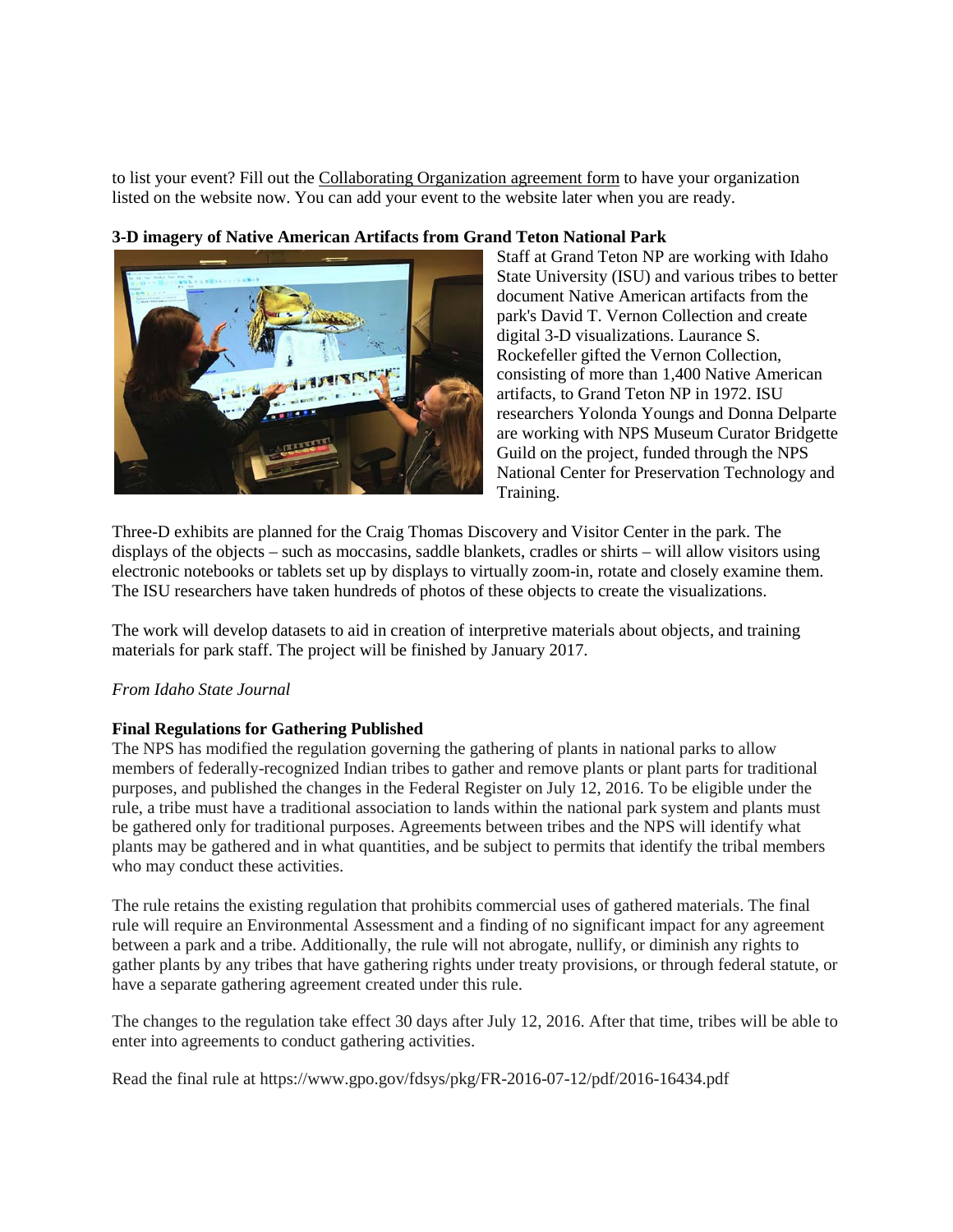**Ex-Superintendent of Effigy Mounds National Monument Sentenced for Stealing Human Remains** Former NPS Superintendent of Effigy Mounds NM Thomas Munson was sentenced in federal court on July 8, 2016, for stealing the remains of more than 40 American Indians. As part of his plea agreement, he wrote a public acknowledgement expressing his guilt and apologized for his actions. During the sentencing hearing, Munson was ordered to serve 10 weekends in jail and a year of home confinement. He must also complete 100 hours of community service and pay \$108,905 in restitution and a \$3,000 fine.

On or about July 16, 1990, Munson removed the remains from the museum collection of Effigy Mounds NM and concealed them in his garage for more than two decades. Munson's intent was to circumvent the requirements of the soon to be enacted Native American Graves Protection and Repatriation Act (NAGPRA). Munson thought thwarting the law would allow the monument to keep the associated funerary objects in its museum collection.

Although subsequent park administrators were aware of the disappearance, they did little to recover the bones. In 1998, an investigation by an outside contractor failed to resolve the mystery. "There will eventually come a day when this story likely sees the light of day," current superintendent Jim Nepstad wrote in a memo, "and at that time the NPS will be confronted with the difficult task of defending itself against the shameful actions of some of its employees."

For years, Munson lied about the fate of the bones, saying that they might have been accidentally thrown away or taken to an archeological center. Only after a 2011 investigation did Munson finally return one box of bones. In 2012, another investigation uncovered a second box of bones in Munson's garage. Both boxes had suffered from improper storage.

*From story by [Christina Beck,](http://www.csmonitor.com/USA/USA-Update/2016/0705/Report-Decades-of-cover-up-followed-Iowa-theft-of-native-American-bones) Christian Science Monitor*

# **FEDERAL NEWS**

**Congress Reauthorizes Army Corps of Engineers' Veterans Curation Program**

On July 7, 2016, President Obama signed the *Army Corps of Engineers Veterans Curation Training Act*, which became P.L. 114-189. Under this initiative, the Corps trains active duty and veteran armed forces personnel in curation and historic preservation techniques, in part through cataloguing the Corps' enormous number of archeological materials. The bill authorized a total of \$35 million for the program through 2020.

In 2009, the ACOE St. Louis District's Mandatory Center of Expertise for the Curation and Management of Archaeological Collections (MCX-CMAC) implemented the Veterans Curation Program (VCP) and opened labs in Augusta, Georgia, and St. Louis, Missouri. The third opened in 2010 in Washington, D.C. and relocated to Alexandria, Virginia, in 2011.

Since the inception of the program, 323 veterans have been trained and employed by the program. Training offered through the VCP includes database management, report writing, digital assets management, digitizing records, records management, photography and scanning, objects inventory and tracking, and objects and records processing.

The ACOE Mandatory Center of Expertise for the Curation and Management of Archaeological Collections received SAA's 2016 Award for Excellence in Curation, Collections Management, and Collections-based Research and Education.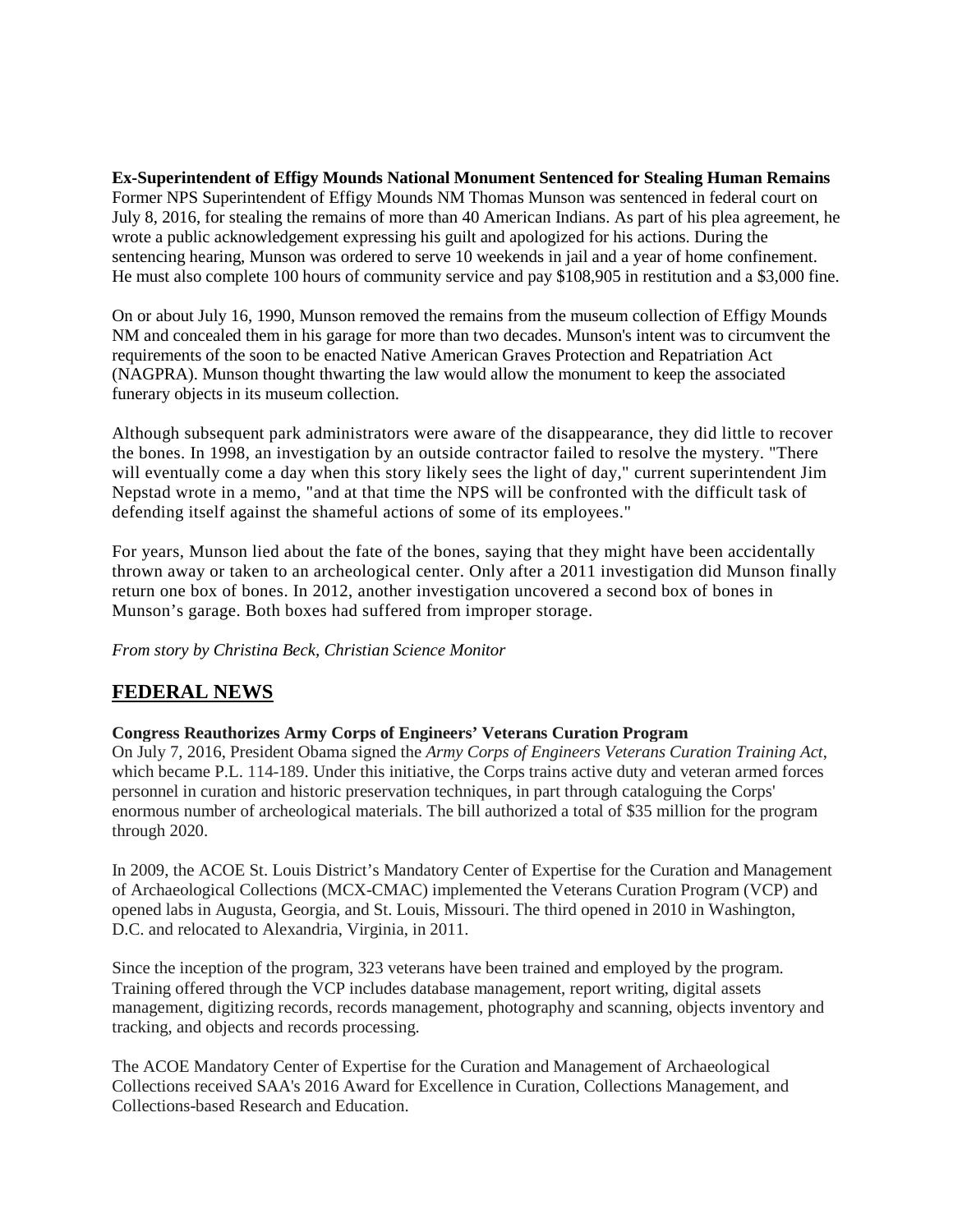At a reception at the Alexandria laboratory on July 19, 2016, Michael Trimble, ACOE Chief, Curation and Archives, announced two new laboratories, one devoted to archives in Suitland, Maryland, and one on the Colville Reservation in Washington State. Trimble also announced that data from the projects will be available on the Digital Archaeological Record (tDAR) website after August 2016.

## *By David Lindsay, Society for American Archaeology, and Karen Mudar*

### **U.S. files Complaint to Recover Acoma War Shield**

The U.S. is seeking to recover an Acoma Pueblo war shield that came up for sale earlier this year in Paris. The EVE auction house withdrew the shield from sale after lobbying by the tribe and U.S. government officials, including Interior Secretary Sally Jewell. The pueblo claims the shield is part of its cultural patrimony, and was stolen in a home burglary in the 1970s and smuggled out of the country.

The AUSA for New Mexico filed a complaint for forfeiture, a civil action to condemn the shield to the benefit of the U.S. The sale of the shield, the complaint says, violates the Archaeological Resources Protection Act because it is over 100 years old and was removed from Native lands without permission. Unwritten laws prohibit removal of items of cultural patrimony from the Acoma Pueblo.



New Mexico Senator Martin Heinrich has introduced STOP, the Safeguard Tribal Objects of Patrimony Act, which would prohibit the export of items obtained in violation of federal laws, including NAGPRA, ARPA and the Antiquities Act. The bill would increase penalties from a maximum of 5 years to10 years for violations of NAGPRA. Besides barring exports, the bill would establish a two-year amnesty period during which people could voluntarily return to the tribes cultural objects obtained illegally.

In the U.S., it is illegal to sell ceremonial Native American items illegally obtained. But in other countries, such as France, it is not. The proposed budget for the Interior Department sets aside \$1 million for a cultural items unit within BIA Law Enforcement Division. In March, Congressman Steve Pearce, New Mexico, introduced a resolution calling on the federal government to work with the tribes globally to halt the practice of selling sacred cultural items.

#### *By Anne Constable, The New Mexican*

#### **Bureau of Land Management Partners with Amah Mutsun on Land Deal**

The BLM in May 2016 entered into an agreement with the Ohlone Amah Mutsun Tribal Band to share authority for management of native plants, wildlife and archeology in the Cotoni-Coast Dairies property on the western slopes of the Santa Cruz Mountains in California. Amah Mutsun tribe members hope that Congress or President Obama will issue a declaration to turn the 5,741-acre federal property into the Cotoni-Coast Dairies National Monument. The tract is just outside Davenport, and is located in the traditional territory of the Amah Mutsun.

The Amah Mutsun lack federal recognition and therefore have no claim on their ancestral land. Recently, however, they created a land trust that would allow the tribe to buy property or enter into management agreements. The land conversion process began in 1998, when the Trust for Public Land bought nearly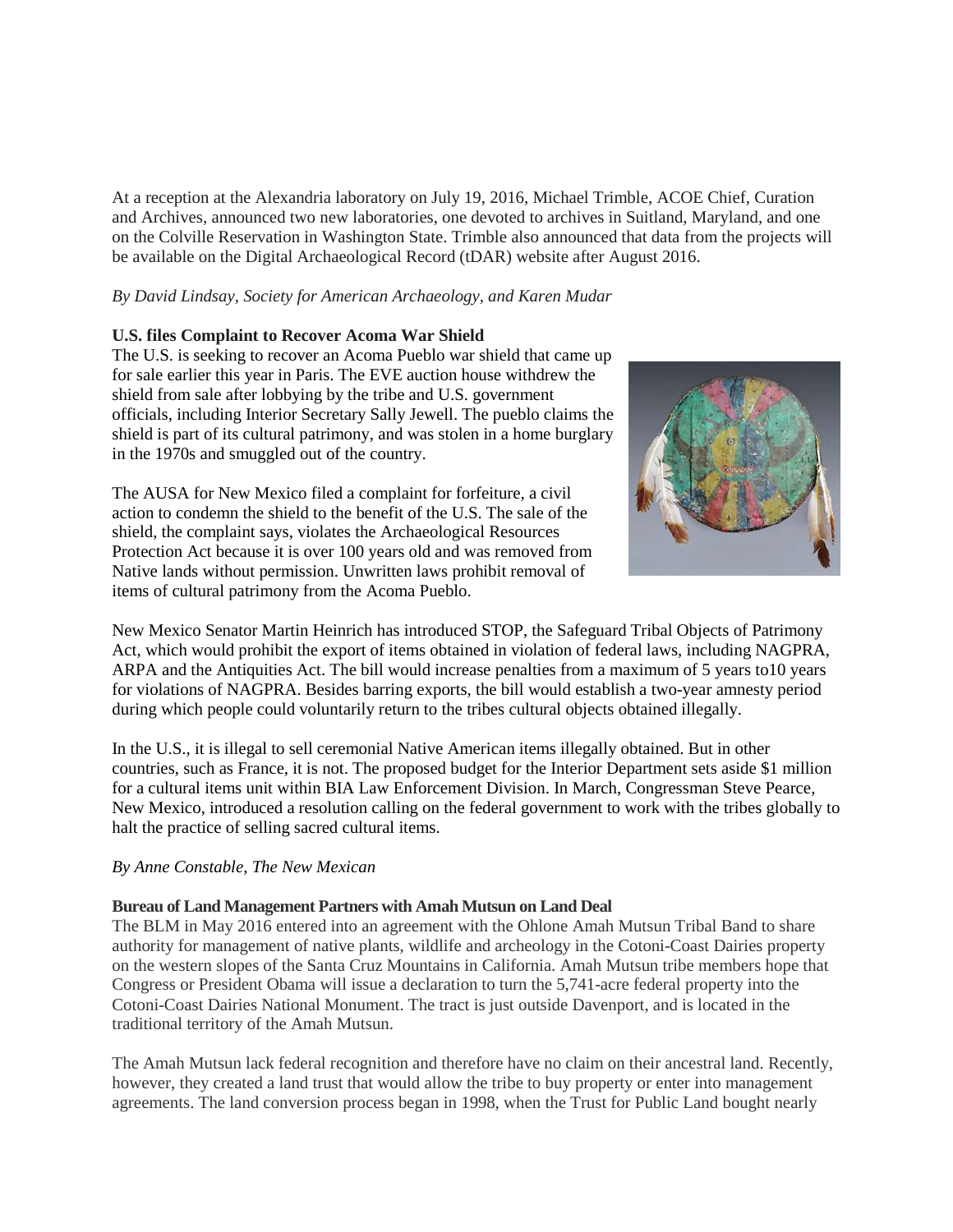7,000 acres of property from the Coast Dairies and Land Company. California State Parks manages about 400 acres of the Coast Dairies property, which includes seven beaches just south of Davenport. The Trust for Public Land has also retained a few parcels of farmland in the interest of keeping agricultural uses open.

Under the agreement, the BLM will develop a management plan for the property. Federal land management officials say they will work with locals to figure out what recreational activities they would like to see—such as mountain biking, equestrian uses and hiking.

## *From story by Jessica and Matthew Renda, San Jose Inside*



### **The Federal Archeologist's Bookshelf**

*Ancestors of Worthy Life: Plantation Slavery and Black Heritage at Mount Clare* by Teresa S. Moyer. University of Florida Press 2015

Abstract: Black history at historic plantations concerns more than slavery and freedom; it also tells the story of why blacks in the past are omitted at places with so much of their history to tell. Historic plantations exemplify the ways that racism changes and stays the same through the circumstances that enable black history to be revealed or hidden. Mount Clare in Baltimore, Maryland, offers a case study of how white history is told over the stories of black heritage. During Mount Clare's management by the National Society of the Colonial Dames of America in the State of Maryland, black history and slavery were ignored in favor of white ancestry and the material evidences of whites' ancestors' societal prominence.

In her balanced discussion, Moyer examines the inextricably entangled lives of the enslaved, free blacks, and white landowners. Ultimately she argues that the inclusion of enslaved persons in the history of these sites would honor these "ancestors of worthy life," make the social good of public history available, and address systemic racism in America.

**GRANTS AND TRAINING:** No training announcements were submitted to E-Gram staff.

## **SLIGHTLY OFF TOPIC***:* **Solar Calendar in Wupatki National Monument**

Archeologists exploring remote mesas of norther[n Arizona](http://westerndigs.org/category/arizona/) have confirmed the presence of a prehistoric solar calendar which has been marking the seasons for more than 700 years with a striking "shadow dagger" that travels across its sandstone face.

Researchers made these finds in the backcountry of [Wupatki NM,](https://www.nps.gov/wupa/index.htm) which includes the ruins of dozens of sites built by [Ancestral Puebloans](http://westerndigs.org/category/ancestral-pueblo/) known as the Kayenta and the Sinagua. Experts with the [Museum of](https://musnaz.org/)  [Northern Arizona](https://musnaz.org/) (MNA) and the NPS set out to explore the isolated reaches of the monument in 2014, in order to document the full extent of the [rock art](http://westerndigs.org/category/rock-art/) and other features that scientists had not studied in decades or, in many cases, had never seen before.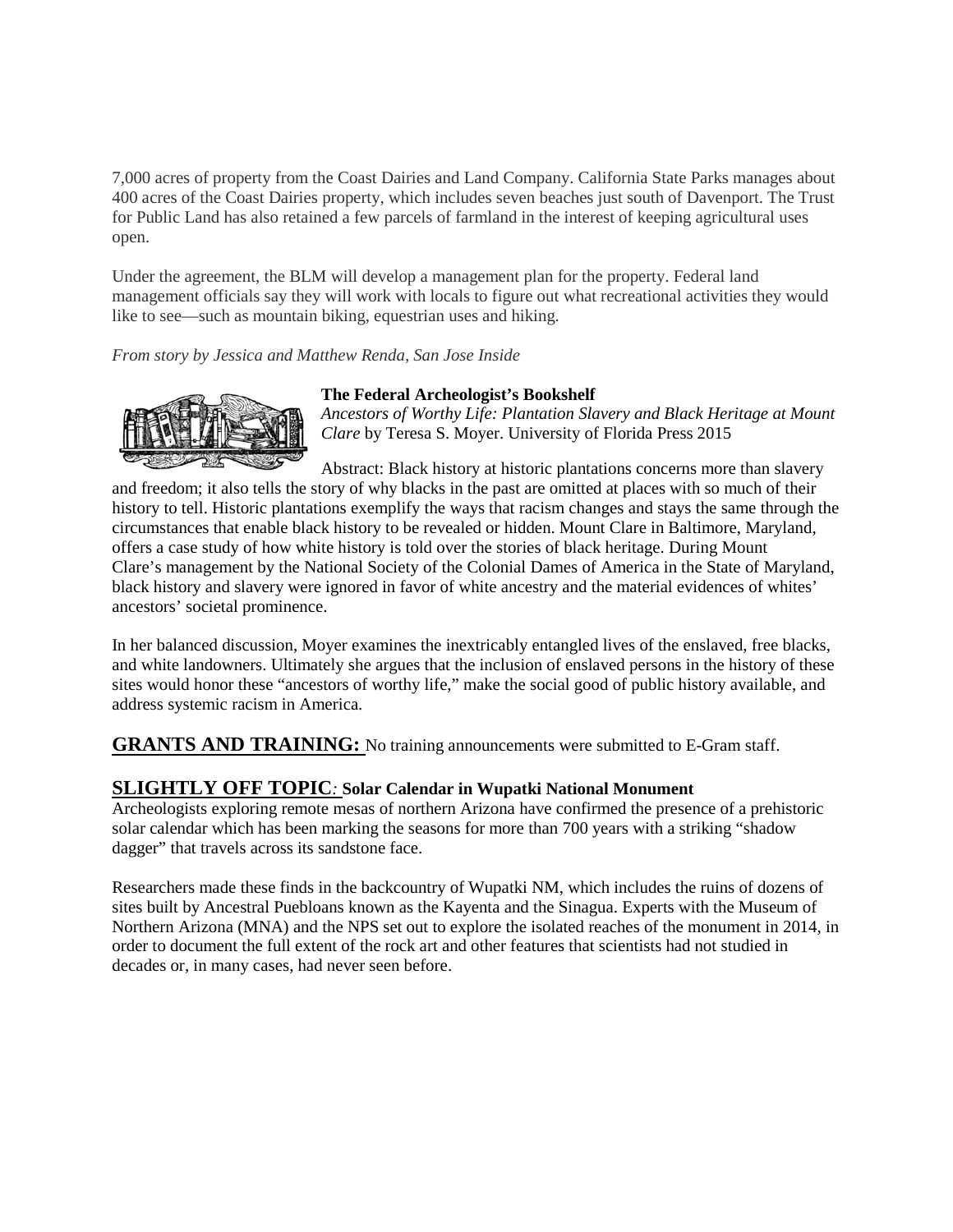

"As a result of the current project, the NPS now has a complete library of photographic images of every panel, every element, and every feature [in the study area]", said MNA's David Purcell, who supervised the study. Researchers used time-lapse, video, and panoramic photos to document the petroglyphs. The recordings also provide a baseline record in the event of vandalism, and a way to recover looted images.

More recent markings include graffiti made by American travelers in the late 1800s, and historic-era images of horses, barns, and cattle, sometimes with visible brands, scratched into the rock by Navajo inhabitants. But the study also turned up evidence of human occupation dating back farther than some researchers expected. A petroglyph of a desert bighorn sheep is rendered in the Glen Canyon Linear style, a sign of Late Archaic culture, which dates back as much as 4,000 years.

The majority of the petroglyphs documented by the team seem to be the work of the Kayenta, who lived in the Wupatki area from about 1150 to 1300 CE. Among the Kayenta petroglyphs was a cluster of geometric forms. It was originally recorded by archeologists surveying the area in 1931 and wasn't suspected to have played a role in tracking the movement of the sun until the 1990s. New research confirms that it is an "imaging calendar" — a time-tracking feature that uses the play of light and shadow — to mark the winter solstice, as well as the spring and fall equinoxes.

While the area around it is crowded with a variety of images, the calendar consists of only two large motifs. First, on the left or north side of the panel, partially protected by a rock overhang, is a set of eight circles, each 3 to 4 inches across, arranged in rows of two, three, two, and one. To the right, under another small projection of rock, is a large spiral, which winds counterclockwise into a coil 10 lines deep.

The solar calendar consists of two elements, a spiral and a set of eight disks. Using video and time-lapse photography during the "solar milestones" that mark the start of each season, archeologists observed the appearance of what they call a "shadow dagger" that



The left edge of the "dagger" bisects the spiral at the same time that the shadow at left aligns with the group of circles. (Photo: D. Purcell/NPS )

interacts with these two elements in a unique way on those days. On both equinox days, the calendar begins totally immersed in shadow, until exactly 12 noon local time, when sunlight first falls on the panel, striking the projection of rock above the spiral, and forming the triangular shadow. As the hours progress, the dagger — the only shadow that appears on the spiral that day — narrows and moves upward, its leading edge running through the precise center of the spiral.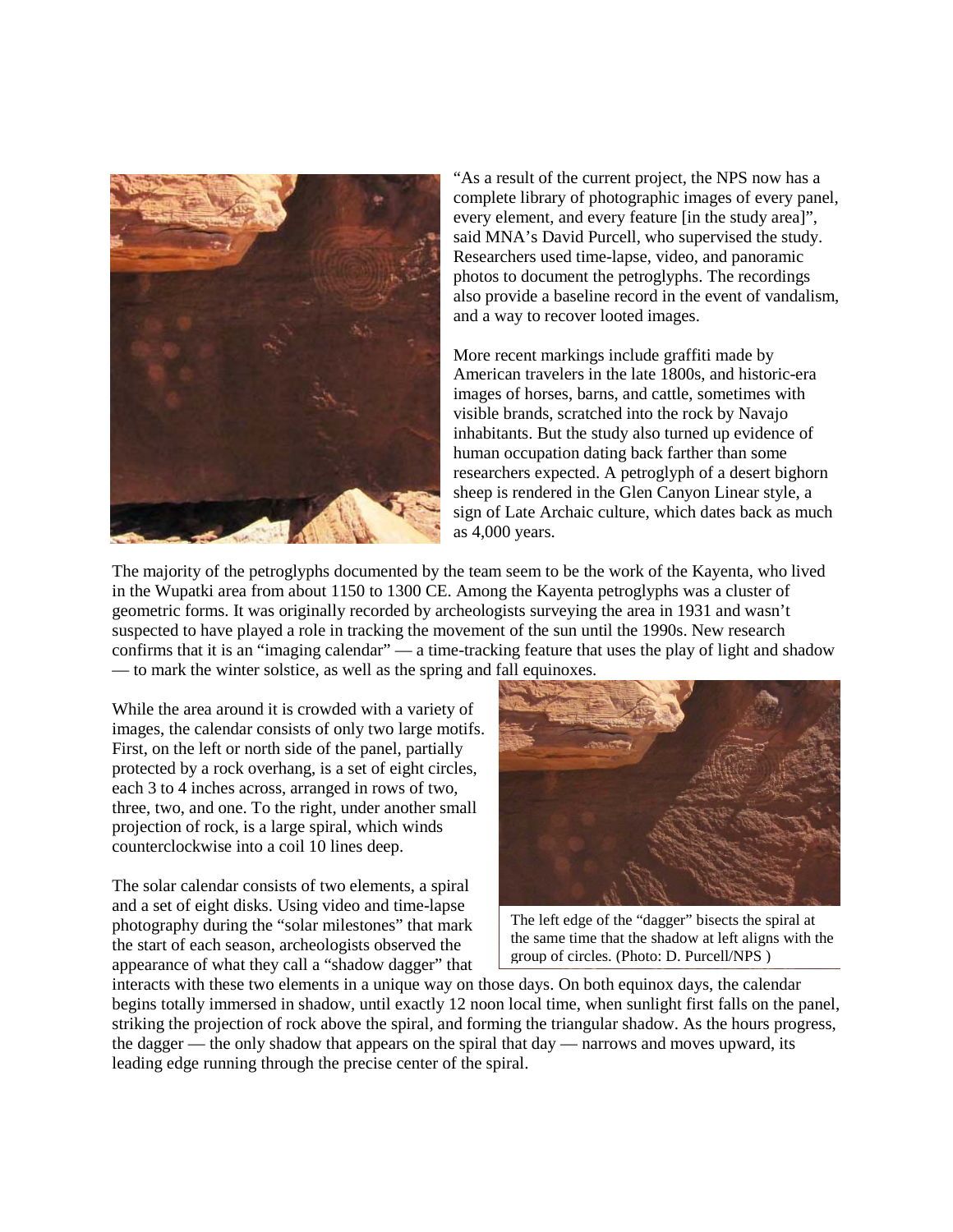At the same time, to the left, the clutch of eight circles is encroached upon by another shadow, cast by the outcrop overhead. This shadow falls precisely along the bottom right edge of the grouped circles — at the same moment that the dagger bisects the spiral. As time passes, the shadow moves up, covering some rows of circles in darkness, while leaving others in the light. "We think that somehow this provides a countdown to the equinox or a count from the equinox to some other important date, such as planting," Purcell said.

Another unique interaction takes place on the equinox, at sunset. At that time, light passes through a natural crevice in the mesa opposite the panel, forming what the researchers call a "bar of light" that touches the *upper* left edge of the group of circles. And the day after the equinox, again at sunset, this bar completely covers the whole group of circles, and touches the edge of the spiral, before receding.

"Because this bar of light moves so much in one day — it does not even touch the panel on the day before the equinox — this may confirm the exact date of the equinox," Purcell said. A few other rock-art sites in Wupatki have been thought to be solar calendars, but none of them, so far, has demonstrated the complexity and specificity observed in this one. It shows that its creators had an intimate knowledge of the equinoxes and the solstices, and how the light of those days fell upon that particular site.

The day after the equinox, a bar of light appears to isolate the circles, before moving right to graze the spiral's edge. By contrast, on the day before the equinox, this light bar does not touch the panel at all. Given that the panel was crafted by the Kayenta, it's possible that the solar calendar is a local manifestation of the same knowledge that the [Ancestral Puebloans](http://westerndigs.org/category/ancestral-pueblo/) used to craft solar calendars elsewhere.

"The ethnographic literature is clear that 'sun priests' or 'sun watchers' are a common and important role in historic Puebloan society, and the timing of ceremonies and dances requires careful observation of solar milestones," Purcell said.



The day after the equinox, a bar of light appears to isolate the circles, before moving right to graze the spiral's edge. By contrast, on the day before the equinox, this light bar does not touch the panel at all.

The solar calendar has much in common with [Chaco Canyon'](http://westerndigs.org/category/chaco-canyon-national-park/)s nowdefunct calendar known as the Three Slab Site — where three sandstone panels placed on end created a dagger of sunlight that either bisected, framed, or grazed an etched spiral, depending on the season being marked.

In an effort to learn more about solar calendars and what it can tell us about the Kayenta, their ties to [Chaco,](http://westerndigs.org/category/chaco-canyon-national-park/) and the prehistory of northern [Arizona,](http://westerndigs.org/category/arizona/) Purcell and his colleagues are continuing to study the thousands of photographs, maps, and hand drawings that the team has produced. Among the questions they'd like to pursue: Why